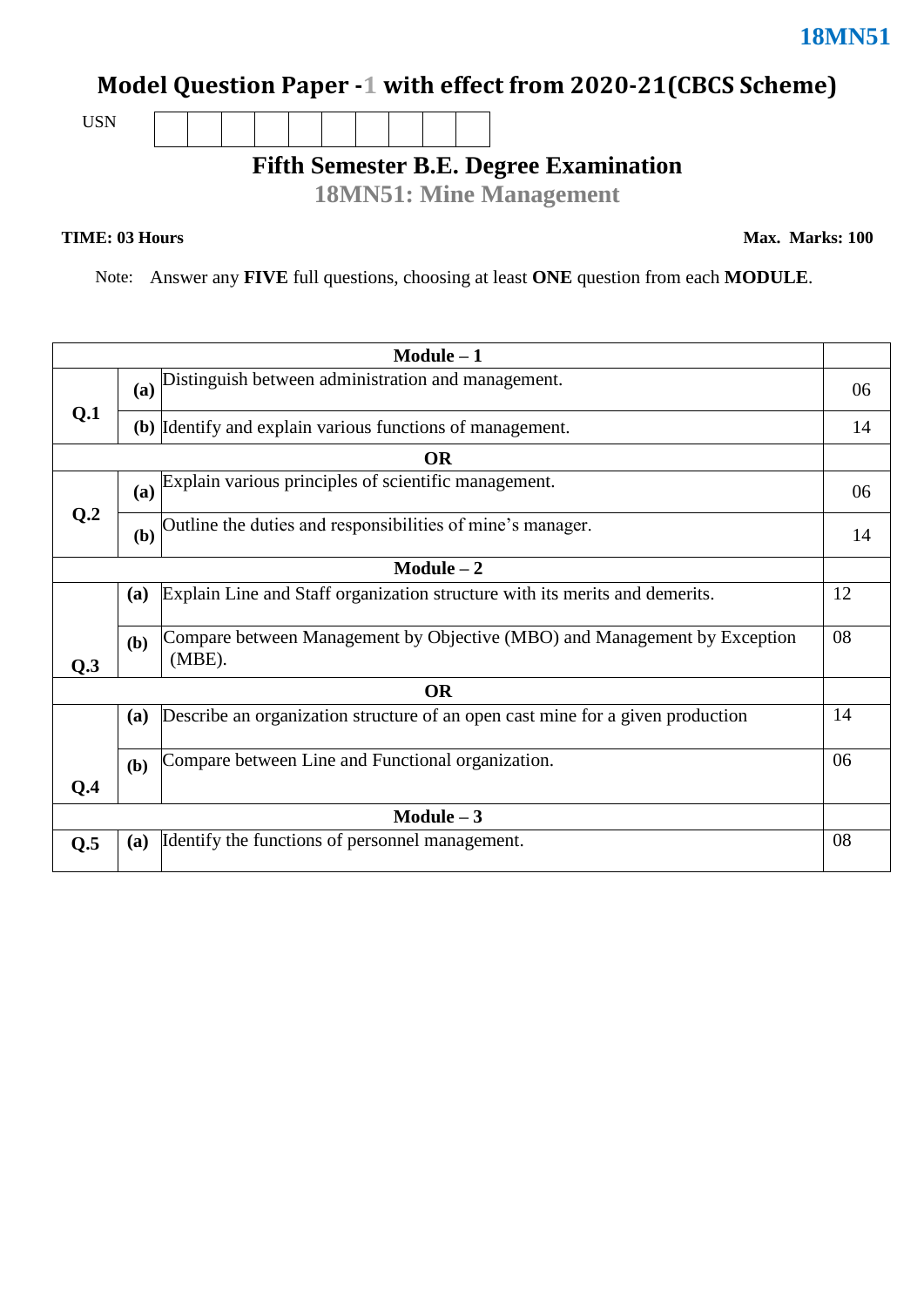## **18MN51**

|           | (b)                                                                                                                         | Describe procedures involved in recruitment and selection of employees in 12<br>organization.    |    |  |  |  |  |  |
|-----------|-----------------------------------------------------------------------------------------------------------------------------|--------------------------------------------------------------------------------------------------|----|--|--|--|--|--|
| <b>OR</b> |                                                                                                                             |                                                                                                  |    |  |  |  |  |  |
|           | Identify and explain various factors that influence/affect the motivation.<br><b>(a)</b>                                    |                                                                                                  |    |  |  |  |  |  |
| Q.6       | Describe barriers in communication and suggest various techniques to overcome<br>(b)<br>barriers and improve communication. |                                                                                                  |    |  |  |  |  |  |
|           |                                                                                                                             | $Module - 4$                                                                                     |    |  |  |  |  |  |
|           | <b>(a)</b>                                                                                                                  | Describe important provisions of Factory's Act.<br>10                                            |    |  |  |  |  |  |
| Q.7       | ( <b>b</b> )                                                                                                                | Describe important provisions of Workmen's Compensation Act.                                     |    |  |  |  |  |  |
|           |                                                                                                                             | <b>OR</b>                                                                                        |    |  |  |  |  |  |
| Q.8       | (a)                                                                                                                         | Identify the causes of industrial disputes and describe the procedure to settle the<br>disputes. |    |  |  |  |  |  |
|           | <b>(b)</b>                                                                                                                  | Explain the ways workers can participate in functioning of management.                           | 10 |  |  |  |  |  |
|           |                                                                                                                             | $Module - 5$                                                                                     |    |  |  |  |  |  |
|           | <b>(a)</b>                                                                                                                  | Describe the procedure for motion study.                                                         | 08 |  |  |  |  |  |
| Q.9       | (b)                                                                                                                         | Elaborate productivity and work study.                                                           |    |  |  |  |  |  |
|           | (c)                                                                                                                         | Relate time study data to wage incentives and allowances.                                        | 06 |  |  |  |  |  |
|           | <b>OR</b>                                                                                                                   |                                                                                                  |    |  |  |  |  |  |
| Q.10      | <b>(a)</b>                                                                                                                  | Describe various methods of determining standard data.                                           | 08 |  |  |  |  |  |
|           | (b)                                                                                                                         | Explain the steps to be followed in implementation of MIS.                                       | 06 |  |  |  |  |  |
|           | (c)                                                                                                                         | Explain why Information System is required.                                                      | 06 |  |  |  |  |  |
|           |                                                                                                                             |                                                                                                  |    |  |  |  |  |  |